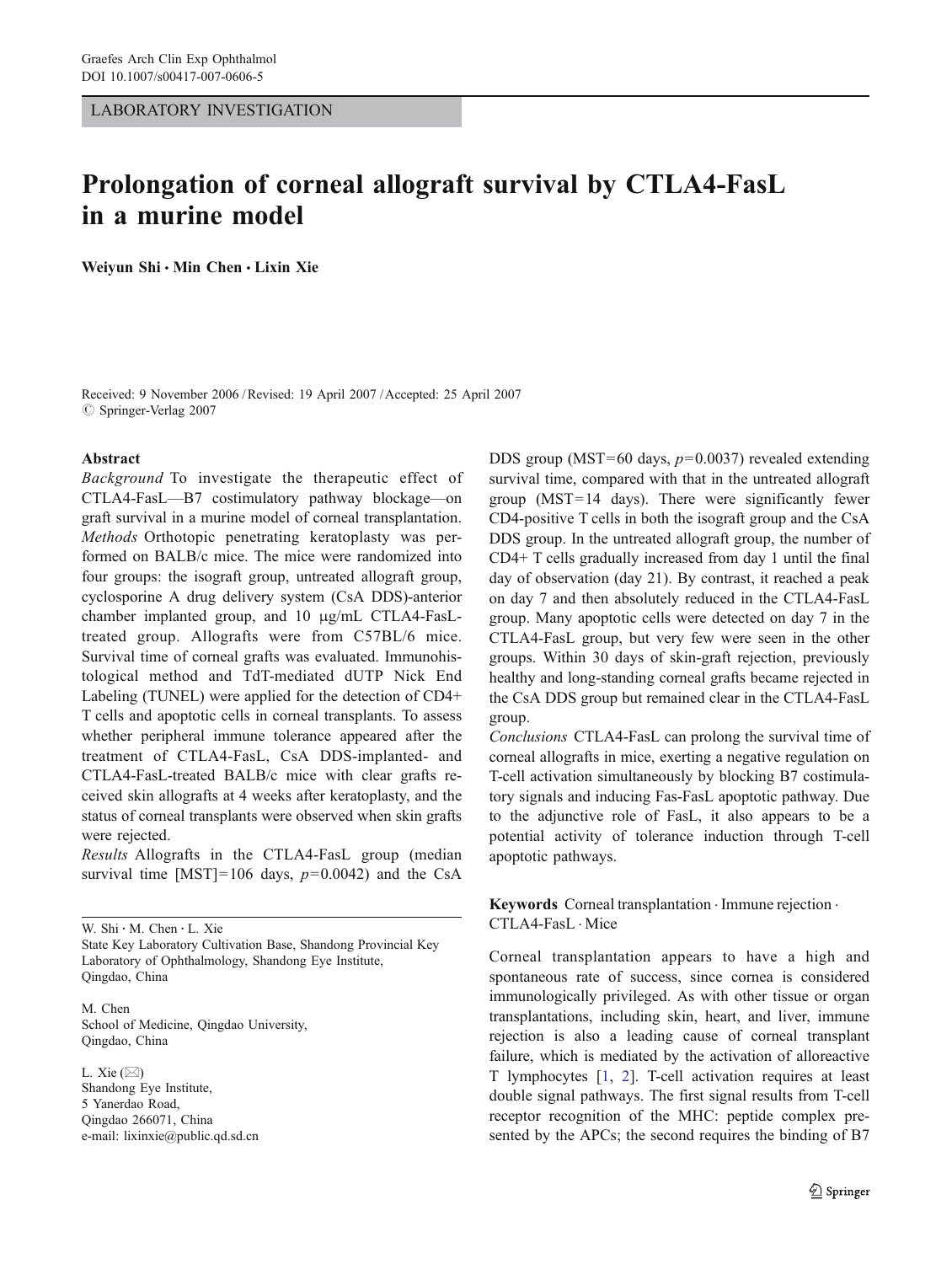ligand on the APCs with its receptor, CD28, on T cells. Cytotoxic T lymphocyte antigen, also known as CTLA4 [\[3](#page-5-0)], is a second receptor with high affinity for both B7 ligands, B7-1 (CD80) and B7-2 (CD80), as unlike CD28 it is able to deliver a negative signal and abort T-cell proliferation by competitively blocking the CD28/B7 pathway. Researchers from several groups found that the second signal, also called the costimulatory signal, played a crucial role in the activation of T cells; blocking this signal with CTLA4-Ig significantly extended the graft survival time in mouse, rabbit, and rat models of corneal transplantation [\[4](#page-5-0)–[6](#page-5-0)]. Fas ligand (FasL) is a member of the TNF family that is capable of inducing apoptosis and conferring immune privilege of the eye. Previous studies showed that FasL-positive corneal grafts were accepted at a rate of 45%–50%, whereas FasL-negative corneal grafts were rejected nearly 100% in mice [[7,](#page-5-0) [8](#page-5-0)]. Consequently, the constitutive expression of FasL on the cornea plays a significant role in corneal allograft survival. A fusion protein consisting of CTLA4 and FasL (CTLA4-FasL) was found to act as both a competitive inhibitor of CD28 mediated costimulation and a stimulator of Fas-mediated apoptosis, and thereby to convert a stimulatory trans signal into an inhibitory one [[9,](#page-5-0) [10](#page-5-0)]. In this study, we evaluated the therapeutic effects of CTLA4-FasL on the suppression of immune rejection after corneal transplantation in a murine model.

#### Materials and methods

## Animals

Six- to 12-week-old BALB/c and C57BL/6 male mice were obtained from the Beijing Animal Laboratories (Beijing, China), and treated in accordance with the Association for Research in Vision and Ophthalmology Resolution on the Use of Animals in Ophthalmic and Vision Research.

The BALB/C mice were randomized into four groups: isograft group, untreated allograft group, cyclosporine A drug delivery system (CsA DDS)-anterior chamber implanted group, and 10 μg/ml CTLA4-FasL-treated group. Allografts were from C57BL/6 mice.

## Drug delivery system

Cyclosporine powder (Novartis, Basel, Switzerland) was formulated into polylactide-co-glycolide (PLG) by the Chinese Academy of Sciences Institute of Chemistry (Beijing, China). The polymer was shaped into cylinders 0.5 mm in length and 0.2 mm in diameter, and the ratio of cyclosporine to PLG was 6:4. Each cylinder contained 0.3 mg of cyclosporine.

Allograft pretreatment by CTLA4-FasL

Corneal allografts were incubated in Optisol corneal storage medium with 10 μg/ml of CTLA4-FasL for 18 hours at 4°C, and then washed with Optisol solution to remove unbound reagent immediately before transplantation.

#### Orthotopic corneal transplantation

Orthotopic penetrating keratoplasty (PKP) was preformed in the eyes of BALB/c mice as previously described, with some minor modifications [\[11\]](#page-5-0). Briefly, a 2.0-mm diameter donor corneal graft (treated or untreated) was sutured onto the same size recipient graft bed with eight or 12 interrupted 11-0 nylon sutures (Mani, Tochigi, Japan). At the end of the procedure, the CsA DDS was implanted into anterior chamber in the CsA DDS group, which is a positive control group. Attention should be given when fitting the DDS into the inferior part of the anterior chamber to maximally avoid irritation and damage to the iris and the corneal endothelium before the last stitch. Sterile air was refilled into the anterior chamber in the 10 μg/ml CTLA4- FasL-treated group. Antibiotic ointment was applied to the corneal surface, and eyelids were closed for 48 hours with tarsorrhaphy. Sutures were removed on postoperative day 7.

### Assessment of graft rejection

Corneal grafts were examined by slit-lamp microscopy every day, and immune rejection was monitored as previously described [[11\]](#page-5-0). A semiquantitative grading scale was used for the extent of corneal opacity: 0, clear and compact graft; 1+, minimal superficial opacity; 2+, mild deep (stromal) opacity with pupil margin and iris vessels (iris structure) visible; 3+, moderate stromal opacity with only pupil margin visible; 4+, intense stromal opacity with the anterior chamber visible; 5+, maximal corneal opacity with total obscuration of anterior chamber. Grafts with an opacity score of 2+ or greater after suture removal were defined as rejection.

#### Immunohistochemistry

The whole eye globes were excised, made into 6 μm-thick cryostat sections, and prepared for immunohistochemistry on days 7, 14, and 21 respectively (three eyes in each group at each time point). Sections were incubated with 1 μg/ml rabbit anti-mouse CD4 (diluted 1:100 BD Pharmingen), washed, and then incubated with fluorescein isothiocyanate (FITC)-labeled goat anti-rabbit IgG secondary antibody. Appropriate positive and negative controls were given. Positive CD4+ T lymphocytes were scored in each group on a scale of 0 to 4+ per 400 $\times$  high power field (HPF): 1+,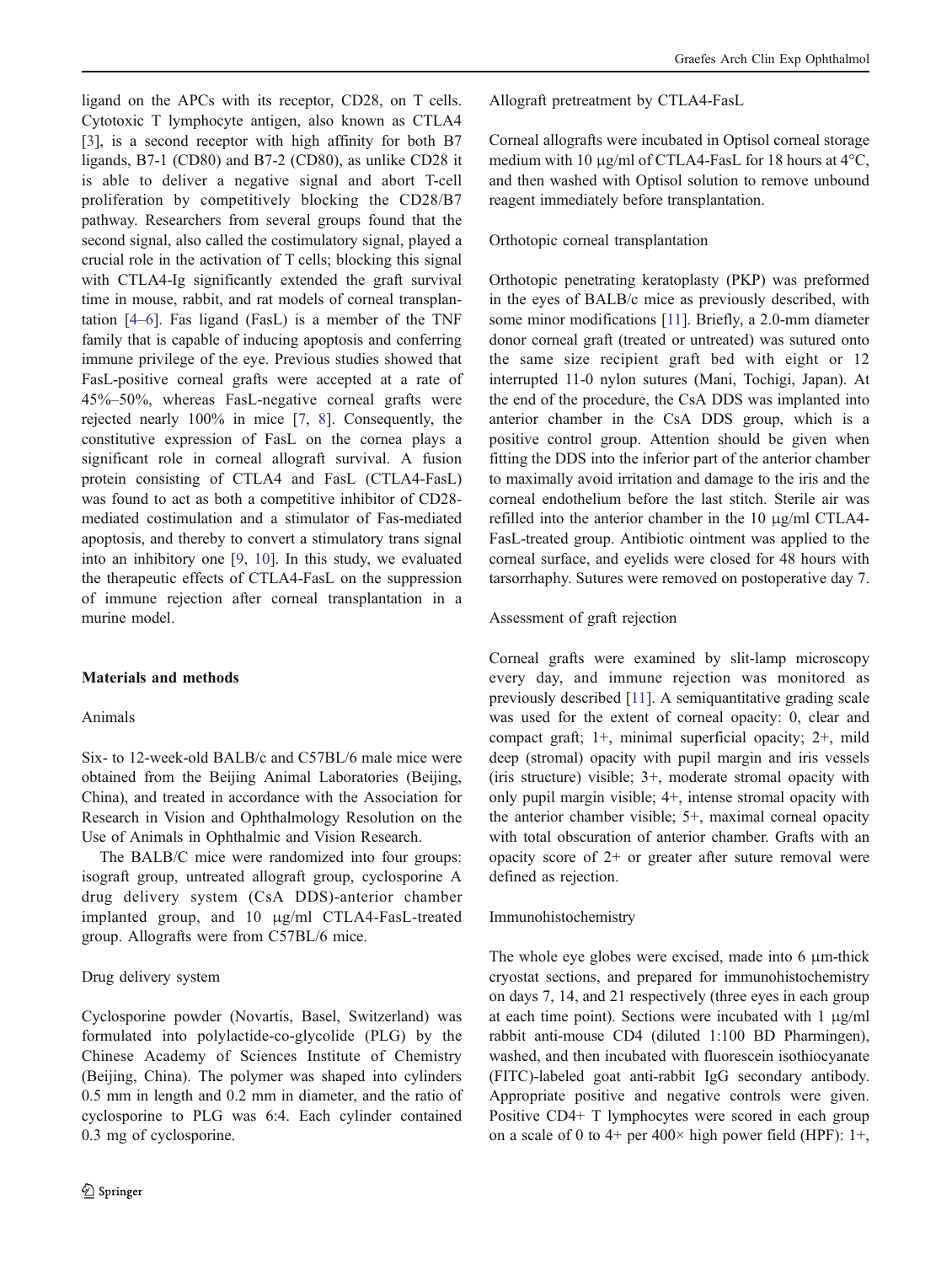one to ten cells; 2+, 11 to 20 cells; 3+, 21 to 30 cells; and 4+, ≥31 cells. Counting and grading were limited to the center of the stained slides and did not involve the host-graft junction area.

## TdT-mediated dUTP nick end labeling (TUNEL)

TUNEL assays (TUNEL Kit, Roche, Basel, Switzerland) were performed on 6 μm-thick whole eye globe cryostat sections on postoperative day 7. Apoptotic cells in situ were identified using terminal deoxynucleotidyl transferase (TdT) to transfer biotin-dUTP to the strand breaks of cleaved DNA. The biotinlabeled cleavage sites were then detected by reaction with horse-radish peroxidase (HRP) conjugated streptavidin and visualized by DAB, showing brown color under a light microscope. Corneal specimens incubated with DNase I (Roche Molecular Biochemicals) were used as a positive control; fluorescein-tagged dNTP without TdT enzyme served as a negative control. Apoptosis cells were scored on a scale of 0 to  $4+$  per  $400\times$  high power field (HPF):  $1+$ , one to ten cells;  $2+$ , 11 to 20 cells; 3+, 21 to 30 cells; and 4+, ≥31 cells.

According to the positive staining of serial frozen sections in different parts of the cytoarchitecture, CD4 immunohistochemistry (cellular membrane stained by FITC), and TUNEL for cell apoptosis (cellular nucleus stained by DAB), merged images were made under the light microscope to distinguish the correlation of apoptosis with inflammatory cells.

### Skin transplantation

To observe whether CsA DDS or CTLA4-FasL-treated recipients with long-term survival had acquired tolerance of donor alloantigen, randomly selected CsA DDS-implanted

 $(n=5)$  and CTLA4-FasL-treated BALB/c mice  $(n=5)$  with clear grafts accepted orthotopic skin allografts 4 weeks after original corneal transplantation. Briefly, 10 mm×10 mm thoracic skin grafts from C57BL/6 mice were placed on graft beds and fixed with 10-0 nylon sutures. Antibacterial ointment was administered every day, whereas no immunosuppressive agents were given to prevent the immune rejection response of skin transplants. Skin grafts were considered rejected when they appeared dried, wrinkled, shed off graft beds, and devoid of normal skin color and luster.

## Statistical analysis

Survival time of corneal allografts and skin transplants was analyzed using the Kaplan-Meier survival method. A value of  $p<0.05$  was considered significant.

#### Results

### Corneal allograft survival

Six mice were excluded from this study due to surgical complications. Survival time of corneal transplants was over 3 months in the isograft group  $(n=8)$ . Compared with the untreated allograft group  $(n=8, \text{ median survival time})$ [MST]=14 days), allografts incubated in the 10  $\mu$ g/ml CTLA4-FasL had the longest survival time  $(n=9, MST=$ 106 days,  $p=0.0042$ ). Those with CsA DDS in the anterior chamber also revealed extended survival time  $(n=9, \text{ MST} =$ 60 days,  $p=0.0037$ ) (Fig. 1). Opacity scores of corneal transplants were evaluated postoperatively (Fig. [2\)](#page-3-0). The



Fig. 1 The status of corneal allografts in each group. In the untreated allograft group (arrow showing opacified allografts): a moderate edema of corneal allograft on postoperative day 7 ; d bullous keratopathy with neovascularization on postoperative day 30. In the CsA DDS group (arrow showing CsA DDS in place): **b** clear corneal

allograft with CsA DDS in the inferior of anterior chamber on postoperative day 7; e clear corneal allograft with shrinking CsA DDS on postoperative day 30. In the CTLA4-FasL-treated group (arrow showing visible pupil margin): c clear corneal allograft on postoperative day 7; f transparent corneal allograft on postoperative day 30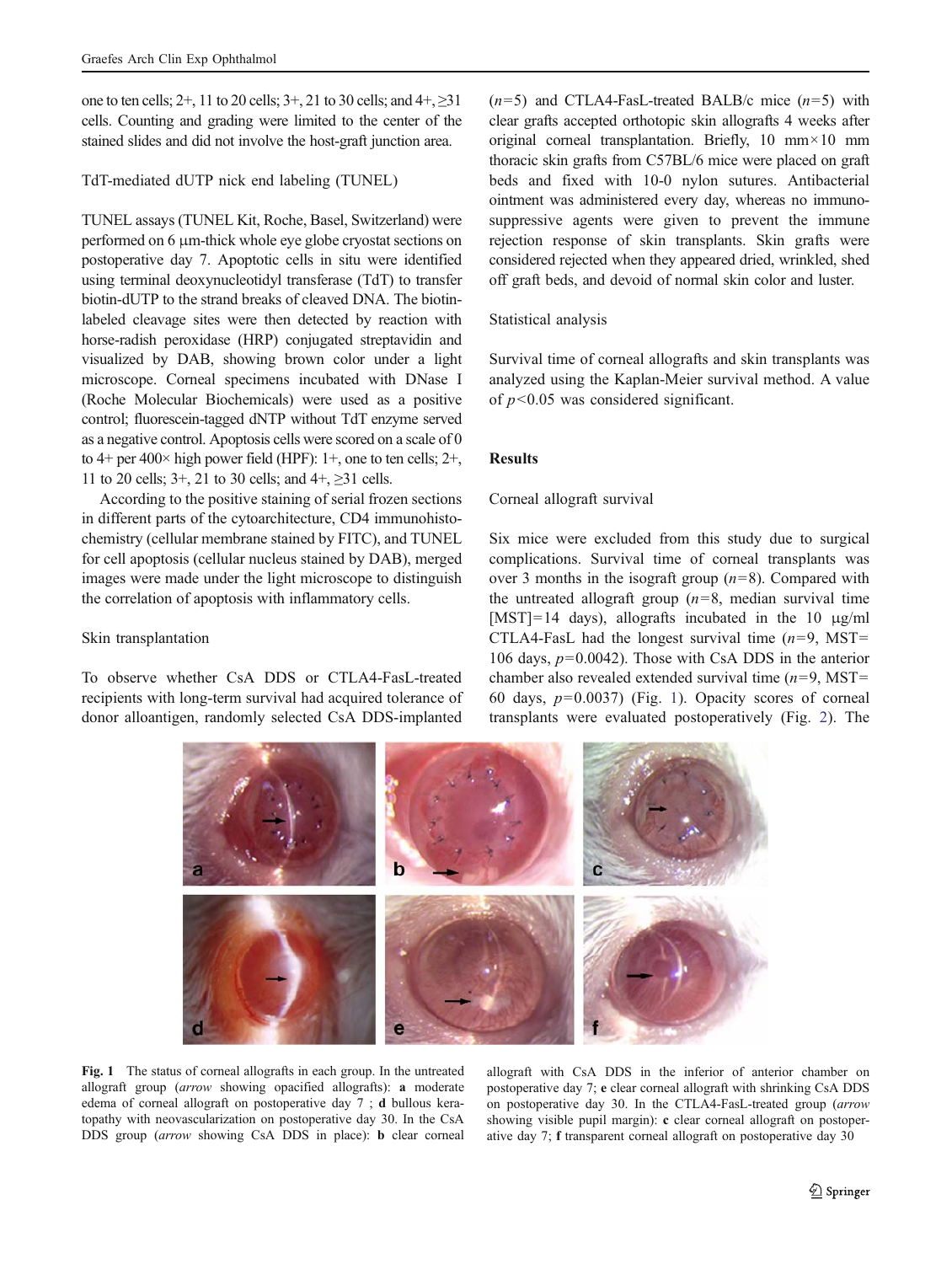<span id="page-3-0"></span>

Fig. 2 A grading scale of corneal opacity after PKP in each group. In the untreated allograft group, the opacity scores had an increasing tendency of 2+ to 5+ (considered rejection) from postoperative day 7 to day 28, whereas they maintained 1+ or lower within 28 days in the other groups

onset time of immune rejection ranged from 12 to 16 days in the untreated allograft group, along with resultant corneal opacity. In the CsA DDS group, corneal allografts remained clear for approximately 60 days due to the existence of CsA DDS in anterior chamber and became rejected and completely neovascularized after the DDS was dissolved. Prolonged survival time (approaching 3 months) of allografts was achieved in the CTLA4-FasL-treated group.

## $CD4 + T$  cells infiltration and apoptosis

There were significantly few CD4-positive T cells in both the isograft and CsA DDS groups. In the untreated allograft group, the number of CD4+ T cells gradually increased from day 1 until the final day of observation (day 21). By contrast, it reached a peak on day 7 and then absolutely reduced in the CTLA4-FasL-treated group. Changing tendency of CD4+ T cells was shown in Fig. 3. Many apoptotic cells were detected on day 7 in the CTLA4-FasL group, whereas very few were seen in the other groups. Based on the analysis of merged images, CD4+ T cells constituted the majority of apoptotic cells excluding other sporadic inflammatory cells. Judged by cellular morphology and distribution, massive apoptosis was destined to infiltrating cells rather than resident keratocytes in the CTLA4-FasL-treated corneal allografts. Details of apoptosis cells in each group were included in Fig. 4.



Fig. 3 The number of  $CD4^+$  T lymphocytes represented a contradistinctive tendency postoperatively in the untreated allograft and CTLA4-FasL groups. Over the time, the untreated grafts showed an increase in the number of  $CD4^+$  T lymphocytes in contrast to a decrease in those treated with CTLA4-FasL. There was no obvious change in the isograft and CsA DDS groups

#### Skin allografts

The fate of skin allografts and corneal allografts was evaluated in the CsA DDS-implanted and CTLA4-FasLtreated BALB/c mice (Fig. [5\)](#page-4-0). The median survival time of skin allografts in the BALB/c mice was  $10.2 \pm 1.7$  days in both the CsA DDS and CTLA4-FasL groups. But for corneal allografts in the two groups, it appeared totally distinct. Within 30 days of skin graft rejection, previously healthy and transparent corneal allografts in the CsA DDS group were rejected, whereas the corneal grafts survived in the CTLA4-FasL group.



Fig. 4 Apoptosis cells were detected on postoperative day 7 in each group. Median number of apoptosis cells was  $2\pm 1$  cells/HPF in the isograft group,  $8\pm 2$  cells/HPF in the untreated allograft group,  $5\pm 3$ cells/HPF in the CsA DDS group, and 19±6 cells/HPF in the CTLA4- FasL group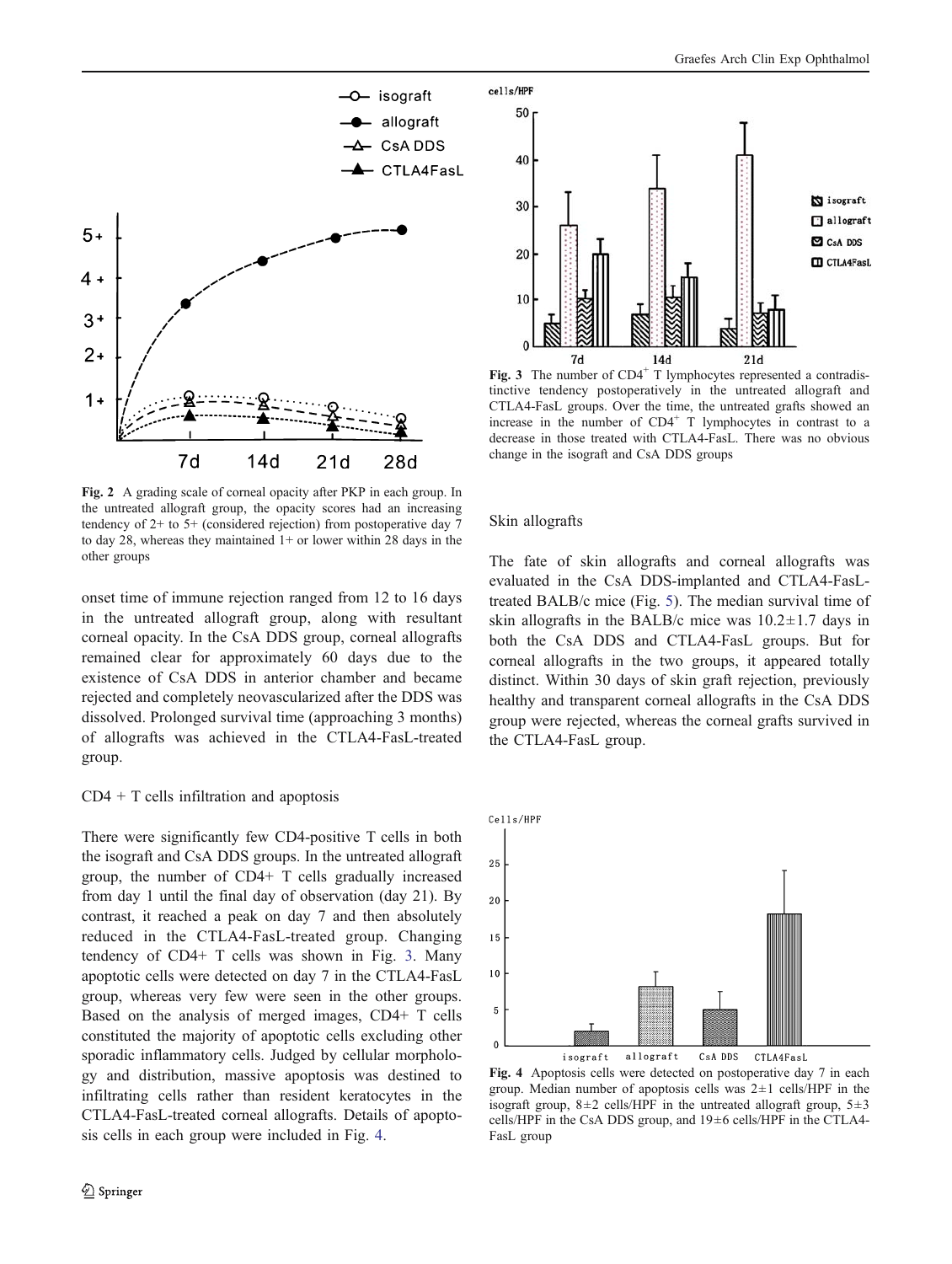<span id="page-4-0"></span>

Fig. 5 Fate of long-standing corneal allografts in the CsA DDSimplanted and CTLA4FasL-treated BALB/c mice challenged at 4 weeks with secondary orthotopic skin transplantation. Corneal allograft survival patterns are presented. Originally clear allografts in the CsA DDS group (white triangles) were rejected within 30 days of skin allograft rejection, whereas those in the CTLA4-FasL group (black triangles) survived

#### Discussion

CD4+ T lymphocytes play a primary role in mediating rejection of orthotopic corneal transplantation in mice [\[12](#page-5-0)– [14](#page-5-0)]. Cyclosporine has been found effective in suppressing T-cell-induced immune reactions [[15,](#page-5-0) [16\]](#page-5-0) and widely administered in corneal transplantation [\[17](#page-5-0)–[19](#page-5-0)]. However, there were problems of drug insolubility and systemic side effects. We developed biodegradable CsA DDS, implanted it into the anterior chamber for the prevention of immune rejection and uveitis, and achieved satisfactory outcomes [\[20](#page-5-0)–[22](#page-5-0)]. The polymer implant in the anterior chamber can deliver a high enough level of cyclosporine to effectively suppress the response of T lymphocytes to antigen presenting cells, aborting the initial recognition of graft antigens and the initiation of an antigraft response. We applied CsA DDS as a positive control to observe the therapeutic effect on the prophylaxis of immune rejection in comparison with the CTLA4-FasL protein.

It has previously been reported that the CTLA4-FasL protein can inhibit mixed T lymphocyte response more effectively than CTLA4-Ig and induce long-term survival of cardiac allografts by gene transfer, with no discussion of toxic effects [[9,](#page-5-0) [23,](#page-6-0) [24\]](#page-6-0). In this study, CTLA4-FasL remarkably prolonged the survival of corneal allografts in a fully MHC-mismatched mouse keratoplasty model. Yamada et al. [[14\]](#page-5-0) demonstrated that acute rejection was mediated almost exclusively by CD4+ T cells rather than CD8+ T cells in corneal allografts. Simultaneously, CD4+ T cells were more sensitive to Fas-mediated apoptosis than CD8+ T cells [[25,](#page-6-0) [26](#page-6-0)]. Therefore, we focused on the detection of the number of CD4+ T cells after the treatment of CTLA4-FasL, and found that there was an absolute reduction tendency. How did CTLA4-FasL interact with other elements of the inflammatory response, arousing a decrease in the number of CD4+ T cells in the face of potentially damaging immune reactions? Due to the existence of FasL molecules in CTLA4-FasL, TUNEL was used to observe whether there was an apoptotic phenomenon. We found that massive apoptosis was directed to infiltrating cells rather than resident keratocytes in the CTLA4-FasL-treated corneal allografts, which is similar to the report of Griffith et al. [[27\]](#page-6-0) that the Fas-FasL system played a pivotal role in preventing inflammation within the eye by triggering apoptosis of invading Faspositive inflammatory cells. Since the decrease in the number of CD4+ T cells coincided with the incidence of apoptosis at almost the same time point, we presume that CTLA4-FasL delivers an inhibitory and possible death signal to the T cells via the engagement of FasL with Fas expressed by the T cells, which facilitate the deletion of alloresponsive T-cell content.

#### Immune tolerance

In the case of tolerance induction, the role of CTLA4 remains controversial [\[28](#page-6-0)]. However, CTLA4-FasL proteins displayed a potential function of tolerance induction for the utility of FasL in transplantation and conferring immune privilege [[7,](#page-5-0) [29](#page-6-0)]. Healthy mouse corneal allografts surviving beyond 8 weeks, reported by Yamada et al. [[14\]](#page-5-0), was evidence of donor-specific tolerance. In the current study, the survival time of CTLA4-FasL-treated corneal allografts was longer than 3 months, which means a potential development of tolerance. We performed secondary orthotopic skin transplantation in the randomly selected CsA DDS-implanted and CTLA4-FasL-treated BALB/c mice with clear grafts. When the skin allografts were rejected in both groups, immune rejection also occurred in the originally clear corneal allografts in the CsA DDS group but not in the CTLA4-FasL-treated group. It may be presumed that immunologic tolerance developed in corneal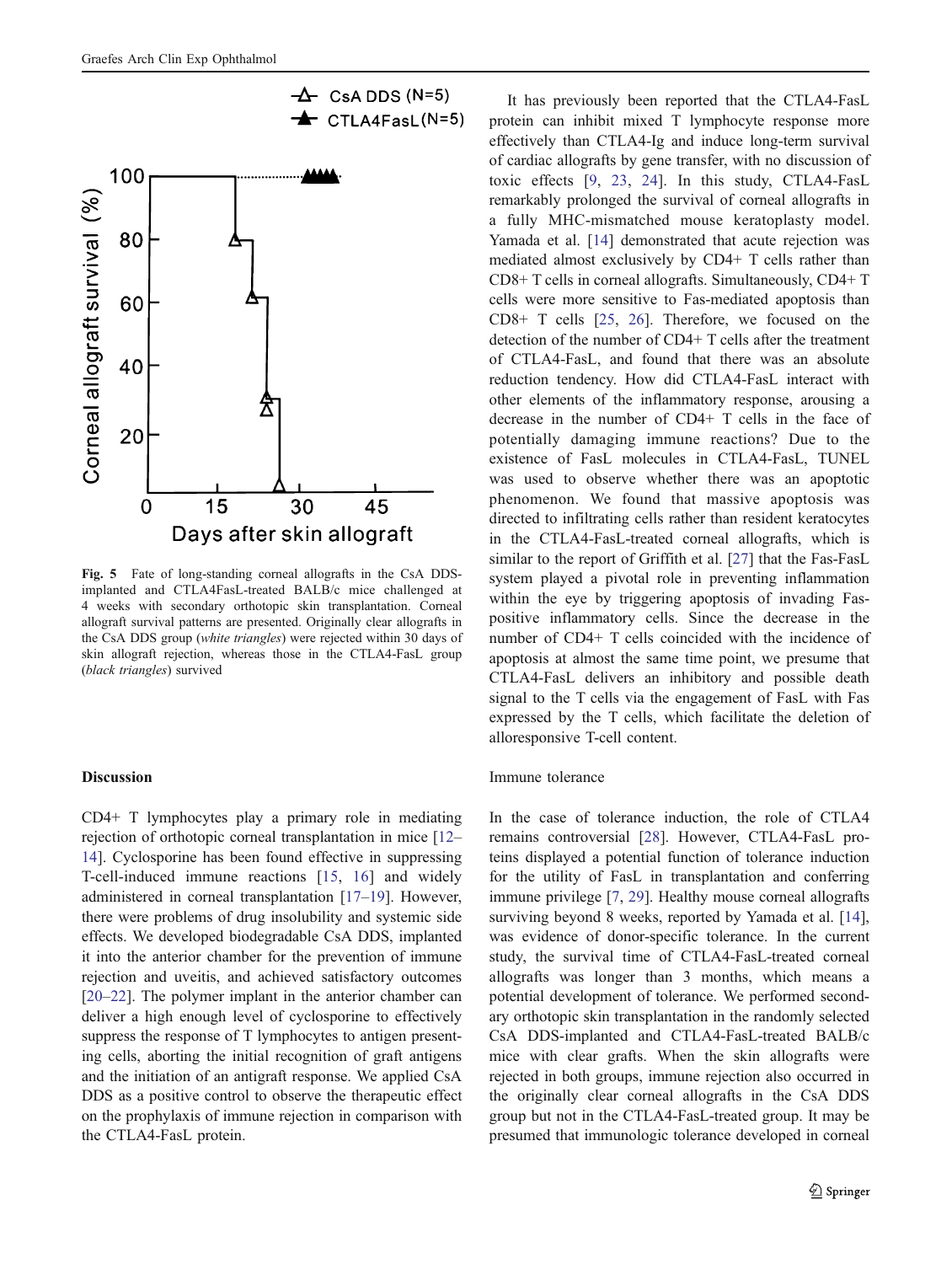<span id="page-5-0"></span>allografts pretreated with CTLA4-FasL rather than CsA DDS. Wells et al. [[30,](#page-6-0) [31\]](#page-6-0) reported that mice with defective passive or active T-cell apoptotic pathways were resistant to induction of transplantation tolerance, which implied that induction of stable peripheral tolerance required apoptosis of host alloreactive T cells. Thus, CTLA4-FasL presented a potential activity of tolerance induction through T-cell apoptotic pathways by engaging FasL with Fas expressed by the T cells. It can induce transplantation tolerance of the alloreactivity, which is, at least in part, dependent on the apoptosis of host alloantigen-specific CD4+ T cells.

We previously reported that CTLA4-Ig was able to prolong corneal allograft survival by pretreatment of donor transplants [[32\]](#page-6-0). CTLA4-Ig performs immune suppression only by reversible T cell anergy, whereas CTLA4-FasL does it by irreversible T-cell deletion. As for the construction principle of two kinds of proteins, CTLA4-FasL seems superior to CTLA4-Ig in immunoregulatory function due to the adjunctive role of FasL. Actually, CTLA4-Ig lacks the additive effect of CTLA4- FasL on the prevention of immune rejection in a murine corneal transplantation, which is presumably related to the pro-inflammatory role of FasL. The exact mechanism by which CTLA4-FasL augments tolerance is uncertain, but provision of a strong combination of CTLA4 with FasL for blocking costimulatory signals and inducing Fas-FasL apoptotic pathway of T-cell activation may enhance development of anergy and promote apoptosis, thereby prolonging the survival time of corneal allografts in mice.

Acknowledgements This work was supported by the National Natural Science Foundation of China (30271239), the Natural Science Foundation of Shandong Province (Y2002c14), the National Basic Research Program of China (973 Program) (2003cb515500), and the Department of Science and Technology of Shandong Province (021100105). The authors thank Ms. Ping Lin for her editorial assistance.

#### References

- 1. Larkin DF, Calder VL, Lightman SL (1997) Identification and characterization of cells infiltrating the graft and aqueous humour in rat corneal allograft rejection. Clin Exp Immunol 107:381–391
- 2. Williams KA, Muehlberg SM, Lewis RF, Coster DJ (1995) How successful is corneal transplantation? A report from the Australian Corneal Graft Register. Eye 9:219–227

Graefes Arch Clin Exp Ophthalmol

- globulin superfamily-CTLA4. Nature 328:267–270 4. Comer RM, King WJ, Ardjomand N, Theoharis S, George AJ, Larkin DF (2002) Effect of administration of CTLA4-Ig as protein or cDNA on corneal allograft survival. Invest Ophthalmol Vis Sci 43:1095–1103
- 5. Gebhardt BM, Hodkin M, Varnell ED, Kaufman HE (1999) Protection of corneal allografts by CTLA4-Ig. Cornea 18:314–320
- 6. Hoffmann F, Zhang EP, Pohl T, Kunzendorf U, Wachtlin J, Bulfone-Paus S (1997) Inhibition of corneal allograft reaction by CTLA4-Ig. Graefes Arch Clin Exp Ophthalmol 235:535–540
- 7. Smart PM, Grifith TS, Usui N, Pepose J, Yu X, Ferguson TA (1997) CD95 ligand (FasL) induced apoptosis is necessary for corneal allografts survival. J Clin Invest 99:396–402
- 8. Yamagami S, Kawashima H, Tsuru T (1997) Role of Fas-Fas ligand interactions in the immunorejection of allogeneic mouse corneal transplants. Transplantation 64:1107–1111
- 9. Elhalel MD, Huang JH, Schmidt W, Rachmilewitz J, Tykocinski ML (2003) CTLA-4. FasL induces alloantigen-specific hyporesponsiveness. J Immunol 170:5842–5850
- 10. Huang JH, Tykocinski ML (2001) CTLA-4-Fas ligand functions as a trans signal converter protein in bridging antigen-presenting cells and T cells. Int Immunol 13:529–539
- 11. Sonoda Y, Streilein JW (1992) Orthotopic corneal transplantation in mice-evidence that the immunogenetic rules of rejection do not apply. Transplantation 54:694–704
- 12. Joo CK, Pepose JS, Stuart PM (1995) T-cell mediated responses in a murine model of orthotopic corneal transplantation. Invest Ophthalmol Vis Sci 36:1530–1540
- 13. Sonoda Y, Sano Y, Ksander B, Streilein JW (1995) Characterization of cell-mediated immune responses elicited by orthotopic corneal allografts in mice. Invest Ophthalmol Vis Sci 36:427–434
- 14. Yamada J, Kurimoto I, Streilein JW (1999) Role of CD4<sup>+</sup> T cells in immunobiology of orthotopic corneal transplants in mice. Invest Ophthalmol Vis Sci 40:2614–2621
- 15. Burke JF Jr, Pirsch JD, Ramos EL, Salomon DR, Stablein DM, van Buren DH, West JC (1994) Long-term efficacy and safety of cyclosporine in renal-transplant recipients. N Engl J Med 331:358–363
- 16. Simmons RL, Wang SC (1991) New horizons in immunosuppression. Transplant Proc 23:2152–2156
- 17. Newton C, Gebhardt B, Kaufman HE (1988) Topically applied cyclosporine in azone prolongs corneal allograft survival. Invest Ophthalmol Vis Sci 29:208–215
- 18. Hill JC (1989) The use of cyclosporine in high-risk keratoplasty. Am J Ophthalmol 107:506–510
- 19. Bouchard CS, Kappil JC, Duffner L (1995) The role of systemic cyclosporine dosing schedule on corneal allograft survival in the rat model. Curr Eye Res 14:421–424
- 20. Xie L, Shi W, Wang Z, Bei J, Wang S (2001) Prolongation of corneal allograft survival using cyclosporine in a polylactide-coglycolide polymer. Cornea 20:748–752
- 21. Xie L, Shi W, Li S, Zeng Q (2002) The use of an implantable cyclosporine A delivery system for preventing corneal allograft rejection in patients with alkali-burned corneas. Ophthalmic Pract 20:302–306
- 22. Dong X, Shi W, Yuan G, Xie L, Wang S, Lin P (2006) Intravitreal implantation of the biodegradable cyclosporin A drug delivery